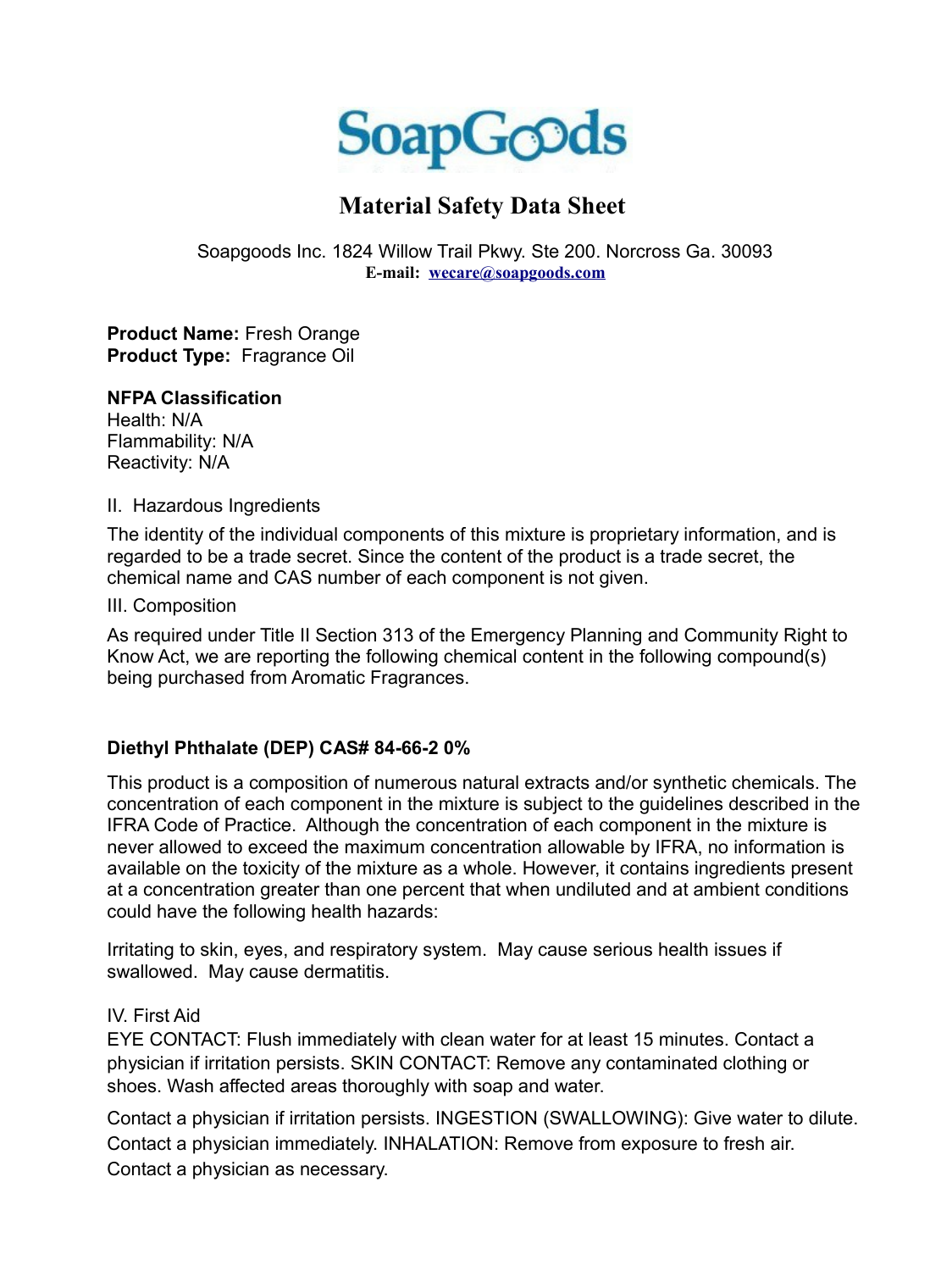V. Fire and Explosion Hazards Flashpoint (Closed Cup) **129** Degrees F

Extinguishing Media: Carbon dioxide, foam, or dry chemical

Combustion Products: Carbon monoxide, carbon dioxide, and smoke

Unusual fire or explosion hazards: Closed containers may build pressure when exposed to heat or fire

VI. Accidental Release Measures

SPILLS CLEAN-UP: Eliminate all ignition sources. Absorb liquid spills on suitable absorbent material. Sweep up solids and dispose of in accordance with local, state, and federal regulations.

VII. Handling and Storage

STORAGE REQUIREMENTS: Store in a cool, dry, ventilated area away from heat sources. Keep containers tightly closed and upright when not in use.

VIII. Exposure Control and Protection Information

EYE PROTECTION: Splash resistant safety glasses. SKIN PROTECTION: The use of chemical resistant gloves is recommended. Contaminated clothing and shoes should be cleaned before re-using. Acceptable industrial hygiene practices should be maintained.

RESPIRATORY: None generally required. VENTILATION: General ventilation is adequate. Use exhaust fan if necessary.

### **IX. Physical Data**

Specific Gravity**: 0.8740 to 0.8840** (H2O =1) Refractive Index: 1.4721 to 1.4821 Appearance: N/A Odor: Characteristic Vanillin: 2.60% Vapor Density (Air=1): greater than1 Solubility in Water: Insoluble Stability and Reactivity: N/A

CHEMICAL STABILITY: Stable under normal circumstances INCOMPATIBILITY (MATERIALS TO AVOID): Avoid contact with acids, alkalis, or oxidizing agents REACTIVITY AND UNDER WHAT CONDITIONS: This product presents no significant reactivity hazard. It is stable and will not react with water nor is it pyrophoric. Hazardous polymerization will not occur. Avoid contact or contamination with strong acids, alkalis, or oxidizing agents.

XII. Ecological Information

Avoid contamination of ground, soil, and surface water

XI. Toxicology Information

There is no data for this product. The health hazards are accessed based on the materials